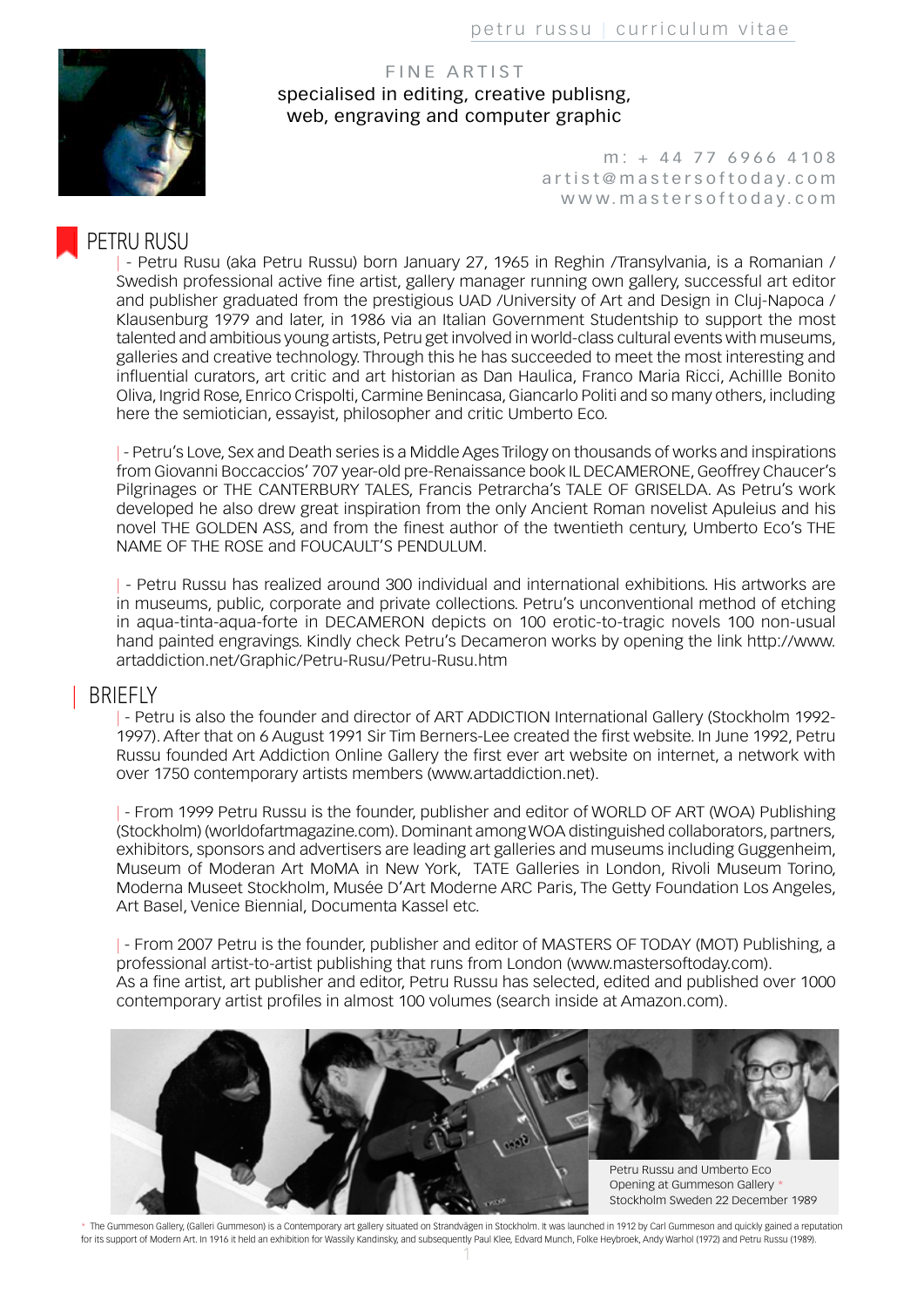# | EDUCATION

| - 1974 - 1979 UAD /University of Art and Design in Cluj-Napoca (Klausenburg), Romania

## | AFFILIATIONS

- | 1989-present: KRO,the Swedish Artists' National Organization.
- | 1990-present: UAP -The Visual Artists' Union of Romania.

# | WORK EXPERIENCE, SPECIALITY AND QUALIFICATIONS

- | Professional-level Fine Artist specialised etchings, drawing, editing, creative publishing.
- | Autor, Editor, Publisher.
- | Exhibitions Project Manager (EPM), Curator of Exhibitions.

## | SOFT PROFICIENCY AND SYSTEMS EXPERIENCE

- | Microsoft Office Applications
- | Adobe Creative Suite Series
- | Desktop publishing (DTP), Web, Multimedia

## | PERSONAL DETAIL

| - Dual Citizenship Swedish and Rumanian.

| - Spoken Languages: English, Swedish, French, Rumanian, Hungarian

# | LITERATURE, PUBLICATIONS, BOOKS

| - Books catalogues, magazine, newspapers, writings, review in Art News (NY) 1994-1996, Washington Post, World of Art 2000, 2001, 2003, Färggrafik i Vår Tid, Corriere della Sera, Modern Prints, Grafiska Berättelser, Konstbok, Nya Grafiker, Nationalmuseum Stockholm, Svensk Grafik, Sveriges Allmäna Konstförening, Printmaking in Sweden, Svenska Institutet Stockholm, Svenska Dagbladet, Expressen, Mitt Media, Art Addiction (Contemporary Artists), Art Pool (Contemporary Artists), Famous (Contemporary Artists), Masters (Contemporary Artists), Trends (Contemporary Artists), Creative Genius (Contemporary Artists), Art In Vogue (Contemporary Artists), ART UNLIMITED (Contemporary Artists), Museum (Contemporary Artists), Art Proffessionals (Contemporary Artists).

# | TV RADIO MEDIA

| - TV: TVR Romania 2002, TVS 2 Sweden 1994, Canal 4 Sweden 1993, TVR Romania 1993, STV 1 Sweden 1989 (with Umberto Eco), RTV Romania 1989, Tele Tevere Italy 1987, TVR Romania 1980.

| - Radio: P3 Europe Sweden 1994, Radio Romania 2002, 1997, 1989, 1987, 1980, 1978, 1976.

#### | PERSONAL PROJECTS

Petru Russu provides museum-class publication services to fine artists, art companies, art organizations, and art lovers worldwide. We specialize in collectible, collective, museum quality art books and individual numbered and signed bibliophile limited editions art books. The clients are fine artists, museums and galleries worldwide. All World of Art (WOA) and Masters of Today (MOT) projects represent the values of an art object professional in every aspect, unique created publications for collectors, galleries, museums, bookstores, libraries and art lovers, an overview of our contemporary art.

| - On Mai 1992, Petru Russu founded "Art Addictin International Gallery", a 500 qm contemporay art gallery, company based in Södermalm, the most creative and trendy area in Stockholm, Sweden, ranked as the "coolest" neighbourhood in Europe (www.artaddiction.net).

| - On 6 August 1991 Sir Tim Berners-Lee created the first website. In June 1992 Petru Russu, fine artist, art editor and publisher launched Art Addiction Online Gallery Gallery the first-ever online art gallery on the virtual space: the art addiction network www.artaddiction.net.

| - On Mai 1999, Petru Russu founded at Stockholm "World Of Art (WOA)" the global art magazine, and World Of Art (WOA) Publishing.

| - On September 2007, Petru Russu founded and launched from London "Masters Of Today (MOT)" Publishing one of the most vibrant artist-led publishing with international artists' authors (www. mastersoftoday.com).

# | CONTACT

e-mail: artist@mastersoftoday.com m: + 44 77 6966 4108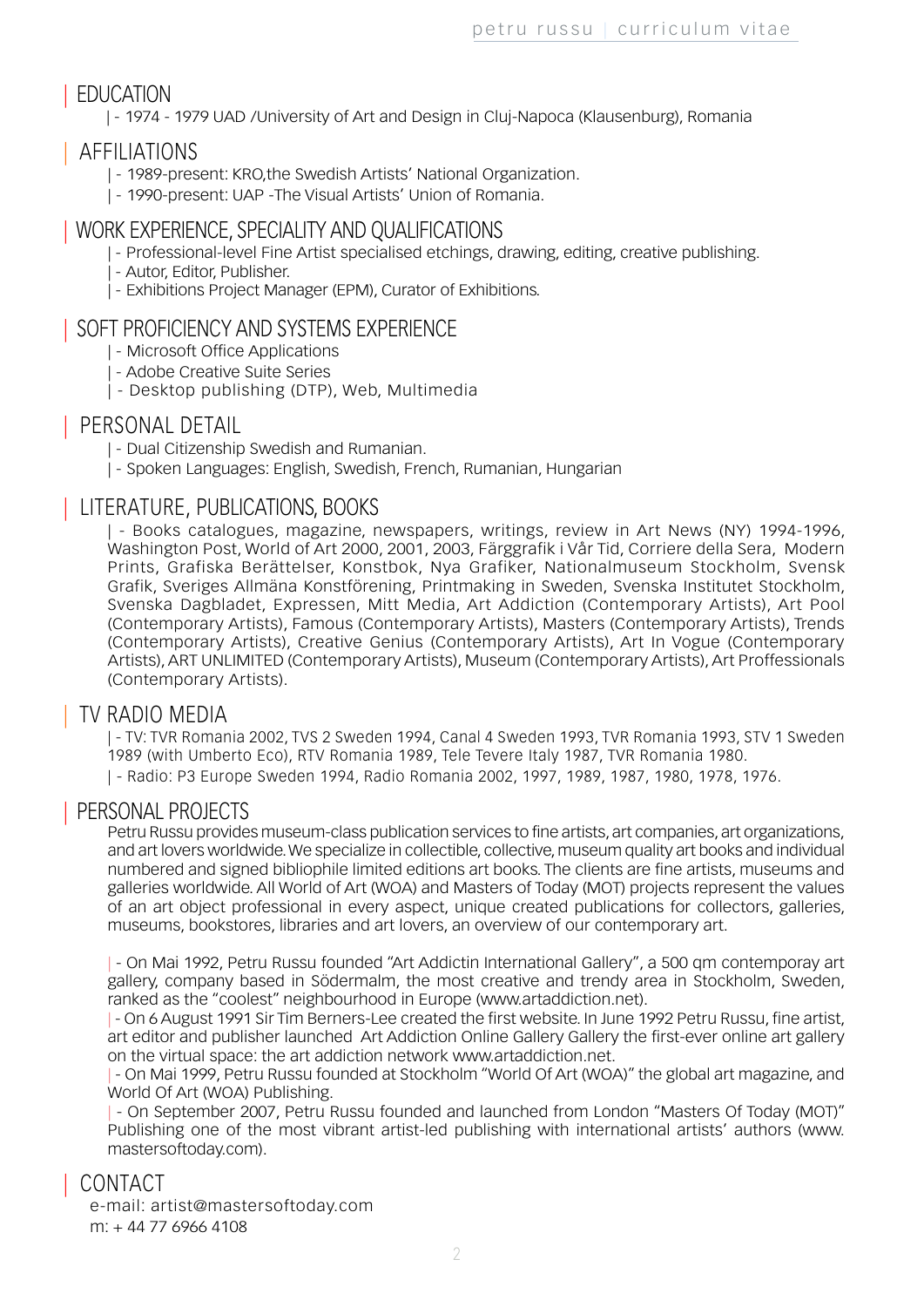#### SELECTII EXPOZITIONALE

From 1977 Petru Russu participate in more than 300 important juried art exhibitions, competitions, art fairs and cultural events in Statele Unite, Canada, America de Sud si Centrala, Australia, Noua Zeelanda si Japonia, incluzind Ljubljana, Grenchen, Krakow, Paris, Bradford, Heidelberg, Frechen, New York (Pratt), Fredrikstad, Genéve (Xylon), Bielle, Montreal, Los Angeles, Jyväskylä, Antwerpen, Helsinki, Stockholm si Göteborg (Nordiska Grafikunionen, Liljevalchs, Grafiska Sällskapets, Grafiktriennalen, Nordisk Teckningsutställning, Konstnärshusets grafikgrupps) and many more. • 1997-Alvar Aalto Museum, Jyvskyl, Finland • 1997-Contemporary Graphic Art from Finland and Sweden, University of Virginia /Fayerwather Gallery, USA. • 1996-The 8th International Print Triennial - Creativa-, Alvar Alto Museum, Finland. • 1994- International Impact Art Festival, Kyoto, Japan. • 1994-The 3rd World Print Triennial, Chamalieur, France. • 1994-The 14th Mini Print International, Cadaques, Spain. • 1994-The 2nd International Exhibition of Miniature Art, Stockholm, Sweden. • 1993-"Viking Erotica" -signed glass objects, Individual exhibition, Gallery Glass I, Stockholm, Sweden. • 1993-The 1st International Exhibition of Miniature Art, Stockholm, Sweden. • 1993-"Alternativ", group exhibition, Gallery Glass I, Stockholm, Sweden. • 1993-International Summer Art Colony, Gällivare, Sweden. • 1992-The 10th Norwegian International Print Triennial, Fredrikstad, Norway. • 1992--The 8th Norwegian International Miniature Exhibition "Miniature 8", Fredrikstad, Norway. • 1992- -The 12th Mini Print International, Cadaques, Spain. • 1991-"New Paintings" Individual Exhibition, Pulchri Gallery, The Hague, Holland. • 1991-The 11th Mini Print International, Cadaques, Spain. • 1991-International Graphic Art, Darien, Connecticut, USA. • 1991-The 7th Norwegian International Miniature Exhibition - Miniature 7, Fredrikstad, Norway. • 1991-" Viking Erotica -100 glass" Individual Exhibition, Risse Gallery, Munches, Germany. • 1990-The 11th Print International Award, Biella, Italy. • 1990-The 5th Annual International Exhibition of Miniature Art, Toronto, Canada. • 1990- The 10th Mini Print International, Cadaques, Spain. • 1990-The 9th International Print Triennial, Berlin, Germany. • 1989-"Il Pendulo di Foucault" Individual Exhibition, Gummeson Gallery, Stockholm, Sweden - deschidere de catre Umberto Eco. • 1989-"Il Nome dela Rosa" & "Decamerone -100 etching" Individual Exhibition, Konstnärshuset, Stockholm, Sweden. • 1989-"Il Nome dela Rosa" Individual Exhibition, Centro Lavoro Arte, Milano, Italy. • 1989-The 5th International Art Biennal, Couven, Belgium. • 1989-The 3rd Annual International Exhibition of Miniature Art, Toronto, Canada. • 1989-The 8th Mini Print International, Cadaques, Spain. • 1989-International Miniature Print Biennial, John Szoke Gallery, New York, USA. • 1989-The 6th International Biennial of Graphic Art, Lods, Poland. • 1989-The 9th Norwegian International Print Triennial, Fredrikstad, Norway. • 1989-The 9th International Biennial of Humour and Satire in the Arts, Gabrovo, Bulgaria. • 1989 Helsingborg, Galleri Äpplet. • 1989 Örebro, Galleri Engelbrekt. • 1989 Ängelholm, Galleri Moment. • 1989 Västerås, Galleri Fabian. • 1989 Stockholm, Svenska Bilder. • 1990 Mariefred, Galleri Solertia. • 1989-"Il Nome dela Rosa" Individual Exhibition, Arta Gallery, Arad, Romania. • 1989-The City of Bucharest Annual Exhibition, National Art Museum, Bucharest, Romania. • 1988-The 2nd International Exhibition of Visual and Experimental Poetry, San Diego, USA. • 1988-The 5th International Biennial of Graphic Art, Heidelberg, Germany. • 1988-The 2nd Annual International Exhibition of Miniature Art, Toronto, Canada. • 1988-The 4th Norwegian International Miniature Exhibition -Miniature 4, Fredrikstad, Norway. • 1988-International ExLibris Prize "D'Annunzio", Pescara, Italy. • 1988-International Drawing Exhibition "Drawing 88", Pecs, Hungary. • 1988-"Decamerone -100 etching", Individual Exhibition, Art Museum, Craiova, Romania. • 1988-International Exhibition "Author Love", Centro Lavoro Arte, Milano, Italy. • 1988-International Exhibition "Author Love", Art Fair, Bolognia, Italy. • 1988-International Exhibition "Author Love", Eugenio Mondale, Sao Paulo, Brazil. • 1988-Romanian Contemporary Graphic Exhibition, Gallery Konstnärhuset, Stockholm, Sweden. • 1988-"Il Nome dela Rosa" Individual Exhibition, Italian Institute, Bucharest, Romania. • 1988-Romanian Contemporary Art, Belgrad, Yugoslavia. • 1988-Romanian Contemporary Art, Tel-Aviv, Israel. • 1988-The Annual National Graphic Art Exhibition, Dalles Gallery, Bucharest, Romania. • 1988-Group Exhibition "Photography", Oradea Art Gallery, Romania. • 1988-The Young Artists National Exhibition, Baia-Mare Art Gallery, Romania. • 1988. The City of Bucharest Annual Exhibition, National Art Museum, Bucharest, Romania. • 1987-The 4th International Biennial of Graphic Art "Art Prize", Stuttgard, Germany. • 1987-"Decamerone" -100 etchings, Individual Exhibition, D'Arts Gallery, Milano, Italy. • 1987-The 17th International Biennial of Graphic Art, Ljubljana, Slovenia. • 1987-International Exlibris Competition, Sint-Niklaas, Belgium. • 1987-"Decamerone -100 etchings" Individual Exhibition, Campuslibri Gallery, Torino, Italy. • 1987-"Asino D'oro" Individual Exhibition, Galateea Gallery, Bucharest, Romania. • 1987-The 8th International Graphic Triennial "Intergraphic", Berlun, Germany. • 1987-"Decamerone" Individual Exhibition to Romanian Academy Gallery, Roma, Italy. • 1987-The 4th International Triennial of Graphic Art, Vassa, Finland. • 1987-The 5th International Biennial of Graphic Art, Lods, Poland. • 1987-The 8th International Biennial of Humour and Satire in the Arts, Gabrovo, Bulgaria. • 1987-The 4th International Art Biennial, Couven, Belgium. • 1987-International Art Exhibition, Osaka, Japan. • 1987-The 2nd International Art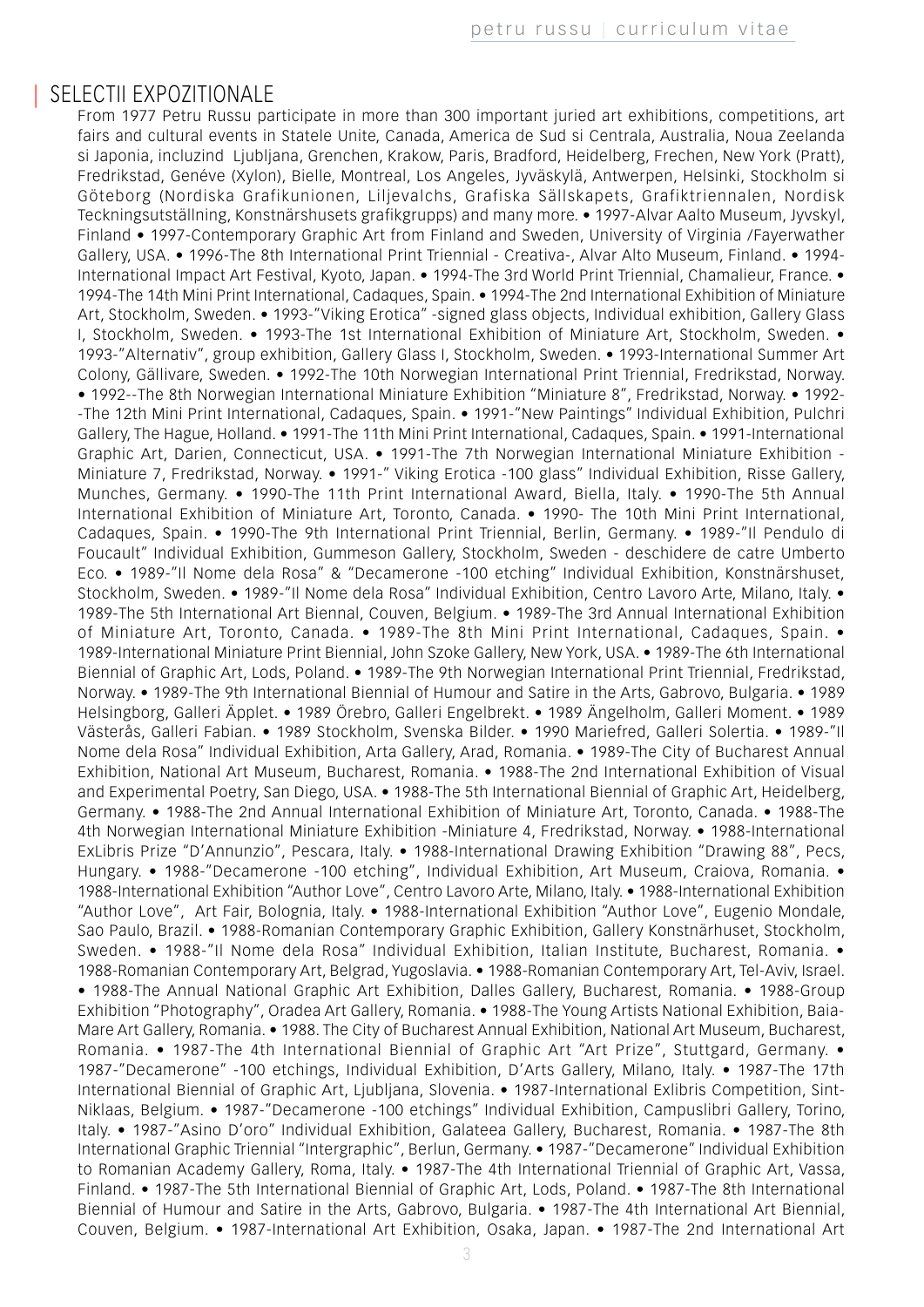Exhibition "Arts of Today", Budapest, Hungary. • 1987-International Mail Art Exhibition "Shadow Project", Milano, Italy. • 1987-The 1st International Exhibition of Contemporary Authors, Abruzzo and Molise, Italy. • 1987-International Mail Art Exhibition, Kassak-Schwitters", Zamky, Czechoslovakia. • 1987-The 1st Annual International Exhibition of Miniature Art, Toronto, Canada. • 1987-The 2nd International Biennial of Visual and Alternative Poetry, Mexico Tijuana, Veracruz, Mexico City, Puebla, Xalapa City, Mexaly, Ensenada. • 1987-The 1st International Print Biennial, Campinas, Sao Paulo, Brazil. • 1987-"Small Prints", Group Exhibition, Cluj-Napoca, Bistrita, Romania. • 1987-"Prints", Group Exhibition, Orizont Gallery, Bucharest, Romania. • 1987-The City of Bucharest Annual Exhibition, National Art Museum, Bucharest, Romania. • 1987-The Annual National Graphic Art Exhibition, Dalles Gallery, Bucharest, Romania. • 1989- "Il Nome dela Rosa" Individual Exhibition, Centro Lavoro Arte, Milano, Italy. • 1987-"The Portrait", Group Exhibition, Orizont Gallery, Bucharest. • 1987-"Collisions", Group Exhibition, Orizont Gallery, Bucharest. • 1986-The 12th International Biennial of Print, Kanagawa, Japan. • 1986-The 7th International Triennial of Graphic Art, Frechen, Germany. • 1986-The 7th International Biennial of Art, Mouscron, Belgium. • 1986-The 25th "Juan Miro" International Drawing Contest, Barcelona, Spain. • 1986-The 1st International Triennial of Drawing, Kalisz, Poland. • 1986-The 1st International Art Exhibition "Arts of Today", Budapest, Hungary. • 1986-International Print Exhibition, Hautefeuille Gallery, Paris, France. • 1986-"Decamerone -100 etchings" Individual Exhibition, Italian Institute, Bucharest, Romania. • 1986-International Mail Art Exhibition, Noumea, New Caledonia. • 1986-"Decamerone -100 etchings" Individual Exhibition, Hellios Gallery, Timisoara, Romania. • 1986-International Graphic Exhibition, Espace Delpha, Paris, France. • 1986- National Summer Art Colony, Lazarea, Romania. • 1986-"Decamerone -100 etching", Individual Exhibition, Art Museum, Craiova, Romania. • 1986-"Paintings & Drawings" Individual Exhibition, Alfa Gallery, Arad, Romania. • 1986-The City of Bucharest Annual Exhibition, National Art Museum, Bucharest, Romania. • 1986-"Prints", Group Exhibition, Podul Gallery, Bucharest, Romania. • 1986-"Space-Mirror", Group Exhibition, Architecture Academy, Bucharest, Romania. • 1985-The 24th "Juan Miro" International Drawing Contest, Barcelona, Spain. • 1985-The City of Bucharest Annual Exhibition, National Art Museum, Bucharest, Romania. • 1985-"Prints", Group Exhibition, Tulcea Art Museum, Tulcea, Romania. • 1985-The Annual National Graphic Art Exhibition, Dalles Gallery, Bucharest, Romania. • 1985-"Voroneteana", Competition/ Exhibition, Suceava Art Gallery, Romania. • 1985-Mail Art Exhibition, Orizont Gallery, Bucharest, Romania. • 1984-Romanian Contemporary Art Exhibition, The Hague, Holland. • 1984-The City of Bucharest Annual Exhibition, National Art Museum, Bucharest, Romania. • 1984-"The Bridge 6", National Print Exhibition, Podul Gallery, Bucharest, Romania. • 1984-"Lithografs'84", Group Exhibition, Orizont Gallery, Bucharest, Romania. • 1984-"Drawing-Poetri", Group Exhibition, Orizont Gallery, Bucharest, Romania. • 1984-"Drawing'84", Group Exhibition, Orizont Gallery, Bucharest, Romania. • 1984-National Summer Art Colony, Lazarea, Romania. 1984-Romanian Contemporary Art Exhibition, Jerusalem, Israel. • 1983-Romanian Contemporary Art Exhibition, New York, Washington, Detroit, Columbus, USA. • 1983-Romanian Contemporary Art Exhibition, The Hague, Holland. • 1983-International Art Exhibition, La Rochelle, France. • 1983-Romanian Contemporary Art, Corner Gallery, Copenhag, Danmark. • 1983-The City of Bucharest Annual Exhibition, National Art Museum, Bucharest, Romania. • 1983-The National Art Exhibition "Party-People-One Wish"(!), Dalles Gallery, Bucharest, Romania. • 1983-The Annual National Graphic Art Exhibition, Dalles Gallery, Bucharest, Romania. • 1983-National Summer Art Colony, Piatra-Neamt, Romania. • 1983-"Studio Section", Group Exhibition, Orizont Gallery, Bucharest, Romania. • 1983-"Graphics-Sculptures", Group Exhibition, Orizont Gallery, Bucharest, Romania. • 1983-"Paintings-Sculptures-Drawings", Group Exhibition, Orizont Gallery, Bucharest, Romania. • 1983- "The Print", Group Exhibition, Baia-Mare Gallery, Romania. • 1982- National Summer Art Colony, Râminicu Vâlcea, Romania. • 1982-The Annual National Graphic Art Exhibition, Dalles Gallery, Bucharest, Romania. • 1982-"The Bridge 5", National Print Exhibition, Podul Gallery, Bucharest, Romania. • 1982-The City of Bucharest Annual Exhibition, National Art Museum, Bucharest, Romania. • 1981-The City of Bucharest Annual Exhibition, National Art Museum, Bucharest, Romania. • 1981- National Summer Art Colony, Baia Mare, Romania. • 1981-The National Exhibition of Art "Party Anniversary"(PCR!), Dalles Gallery, Bucharest, Romania. • 1981-The National Exhibition of Art "Singing Romania"(!), Dalles Gallery, Bucharest, Romania. • 1980-"Drawings-Objects-Gouaches", Individual Exhibition, Tribuna Gallery, Cluj-Napoca, Romania. • 1980-"Drawings-Objects-Gouaches", Individual Exhibition, Orizont Gallery, Bucharest, Romania. • 1980- The City of Bucharest Annual Exhibition, National Art Museum, Bucharest, Romania. • 1980-The National Graphic Art Exhibition, Dalles Gallery, Bucharest, Romania. • 1978-"Paintings",Individual Exhibition, Architecture Academy, Bucharest, Romania. • 1978-"Paintings", Individual Exhibition, Student Culture House, Cluj-Napoca, Romania. • 1977-"Paintings", Individual Exhibition, Apollo Gallery, Tg. Mures, Romania. • 1977-"Paintings", Individual Exhibition, Student Culture House, Cluj-Napoca, Romania. • 1975-"Paintings", Individual Exhibition, Corporate Art Club, Cluj, Romania.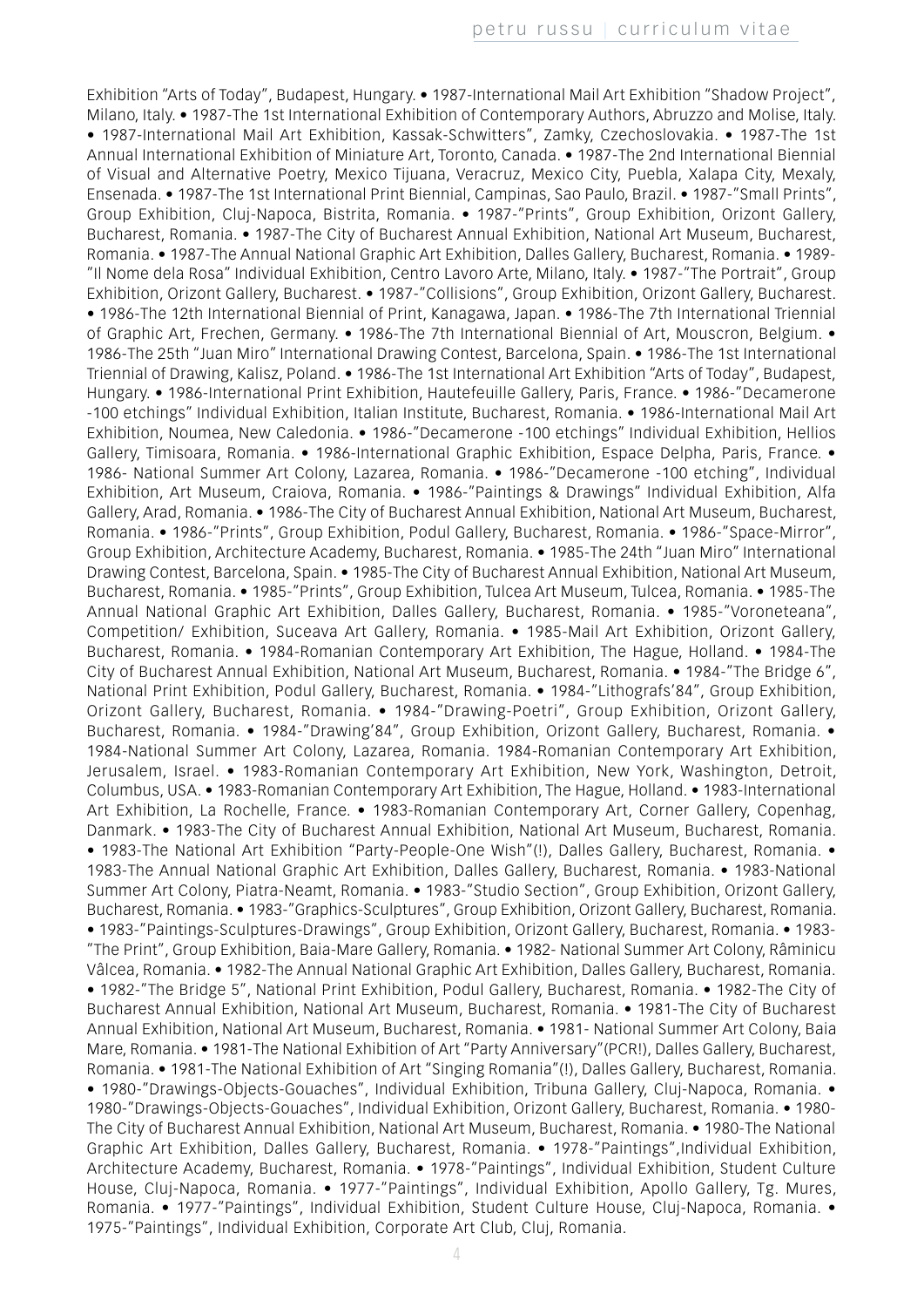# CRITICAL ESSAY

# Boccaccio's Decameron on 100 Etching Interpretations by Petru Rusu

By Dan Haulica, art critic, Honorary Presidents of the International Association of Art Critics - AICA

In Petru Rusu (Petru Russu) engravings for Boccaccio's Decameron, the twisted frenzy of the bodies arouses an impression of true release. It is a release that breaks limits, avoiding the difference between styles, social situations and historical-geographical sites. They are not "illustrations" confined to a particular moment of the European history: although within the images there are some allusions to the fashion of that age, a sort of set-designing care, everything wrapped around a dance of vitality that doesn't want to accept stylistic appearances. In the end, the sensation we have is a dépaysement deriving from this attitude, not from a method. A dépaysement that is not a metaphorical book learning distance, but an aspiration for the totality that excludes pedantic philological discriminations.

While he was setting up his exhibition, an Italian pointed out some similarities with Chinese art. Someone else found analogies with the vivid chromatic of the popular Mexican engravings. Nevertheless, the exoticism of Petru Rusu's images comes from a sort of poetic latitude, from a distance that he assumes in front of the narration of the facts. It is -at the most-the same exoticism used by Boccaccio when he imagined Saladin traveling around the Christian world, around Lombardy, to test the hospitality and the magnanimity of the same people he wanted to fight.

There is an entire cycle of medieval legends about Saladin. Recently, I have met an eminent art scholar, descendant of a distinguished Crusader knight that had the fortune to benefit from that magnanimity. He was captured by Saladin, who then set him free, on the condition that he paid the ransom once he had returned to his house. But when the knight returned home, he didn't find any money to pay the ransom. So, he decided to go back to prison. Saladin was impressed by his gesture, and set him free once again only on the condition that he change his name to Saladin d'Anglure. This name still exists after 800 years.

I make this example, because the exoticism of Petru Rusu tells of a magnificent East. An East of admiration and wonder, that has nothing to do with the tendency to indulge in detailed descriptions. It is this exoticism I am writing about. An exoticism that Rusu seems to bend into science fiction, populated by characters that look like ancient Egyptians, or Chinese princes dressed with hundreds of jade stones, as the ones discovered by the archeologists. Boccaccio will not be angry for such interpretation. He himself-while he was writing about Dante-used to wonder if his illustrious master might have been angry up above. Boccaccio will not be angry, because he himself look a lot of freedom regarding the epic matter he utilized. It was the freedom of a superior distance. Boccaccio was the first author capable of dominating the most different subjects-both from a social-historical and popular-dialectal point of view-with that distance that belongs to the artistic discipline. I think that this example is very important not only for those who create illustrations for books, but also for those artists who confront themselves with this gigantic masterpieces' provocation.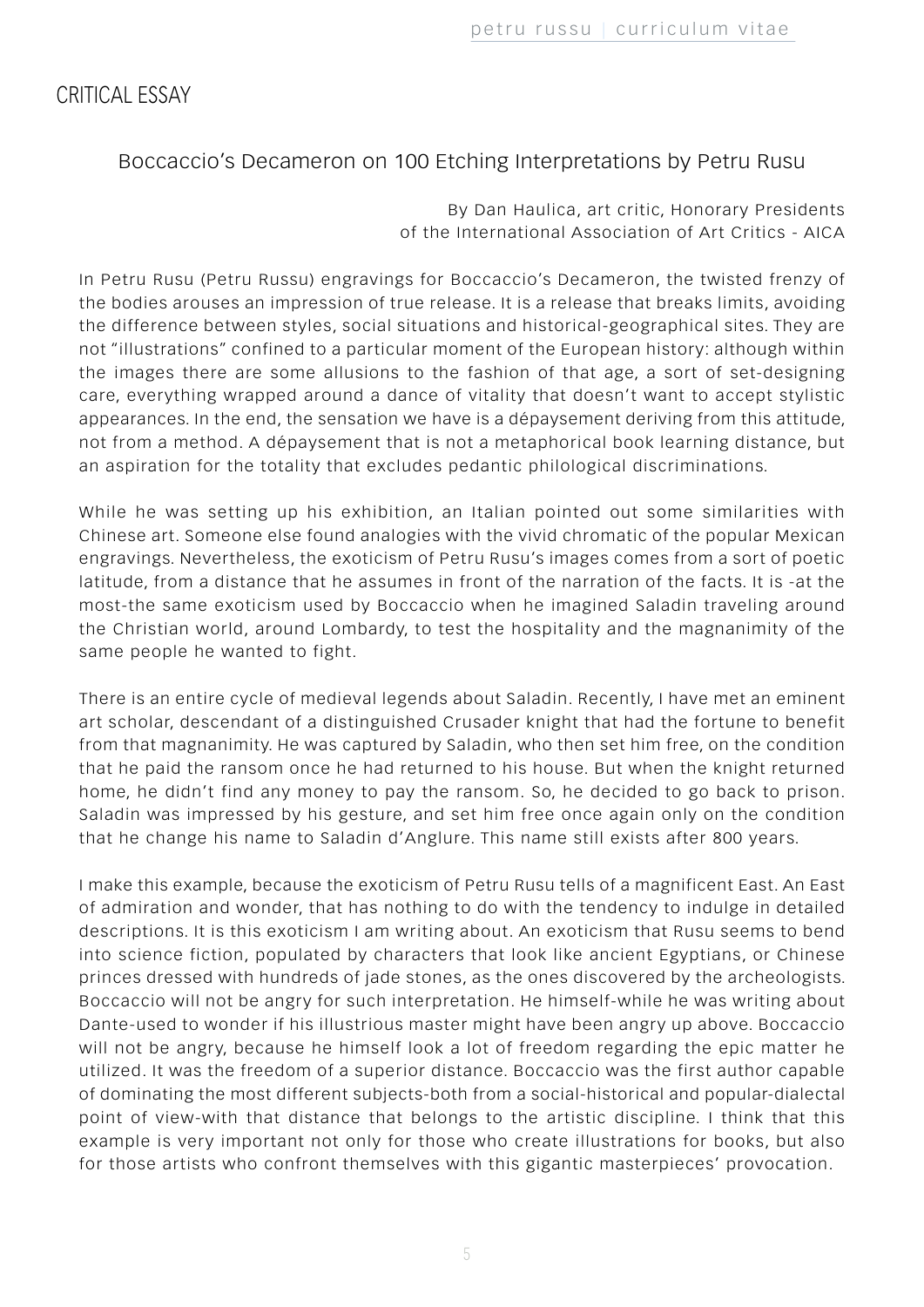Boccaccio dominates the subject. He reconsiders the epic plot and at the same time, he framed it inside the rigorous structure of the Decameron, inside sentences where the liveliness of the quip and of the dialectal allusion obeys the discipline of a rhythm. A rhythm, distinguished by participles with a Latin flavor and by everything that recalls the rules, the refined modalities of creating a phrase with nobility, as it is in the tradition of the ancient rhetoric.

This mixture of promiscuous vividness that forms Boccaccio's subject an-at the same time-of high artistic discipline, it seems to me a theme that deserves consideration from anyone who wants to approach this text. It is important to feel pushed to a certain attitude, as Rusu did exhaustively dealing with the Decameron universe.

Petru Rusu comes from Transylvania. His art seems influenced by some expressionist master: Kokoschka in his best period (1914), with his unique chromaticity and his particular way of considering the space of the page; Kandinsky, with the twisty strength of this image. Consequently, we can easily say that the artistic attitude of Petru Rusu is like a sort of a dialogue around the origins of the middle European Expressionism. Nevertheless, here the artist privileges the game among historical-stylistic connotation which overcome that main quality: suddenly he wants to reach a formal mechanism verifiable in the entire cycle dedicated to Calendrino, with all those lamentable cases that Boccaccio assigns him. It is a mechanism comparable to some tendency of the modern art: the mechanic anatomy of Picabia's drawings, Duchamp, the facetious combination of Tinguely and Luginbuhl, where the sense of humor doesn't exclude an accent of restlessness.

In Rusu's work, these mechanisms are easily comparable to an inner organ. The funnels, the crutches and all the mechanisms of that artistic tradition become in some of his engravings similar to the movement of the watches of Callot's engraving, a world in which this dimension has already gone through the vulnerability of human nature.

In our technological time, this dimension-both mechanical and organic-perfectly obeys a contemporary attitude. It is not casual in fact, that Petru Rusu has already been invited to participate at exhibitions regarding themes about the contemporary experimentalism: "Space-Mirror", "Alternative"; but he has also demonstrated his interest for that subject in his solo-shows. Undoubtedly, he likes this kind of investigation. Here, in his work, about Boccaccio's Decameron, he has transferred all his fundamental problems. In fact, when an illustrator approaches a masterpiece of the past, it is legitimate that he carries with himself all his cultural background, his problems, his sensibility.

Petru Rusu is a courageous artist. During the years his work has been correlated by austere and sober solutions, as by more provocative, colorful liveliness. All these prolific variations are characterized by two main things: the stimulating resumption of a great cultural model, the importance of a certain persistency.

The fact that Boccaccio was one of the first readers of Homer's original texts and an artist capable to conjugate the "holly studies" with an apparent frivolousness, can conduces-as illustrators-to assume as a gift this prolific persistency.

(Dan Haulica, art critic, Honorary Presidents of the International Association of Art Critics AICA)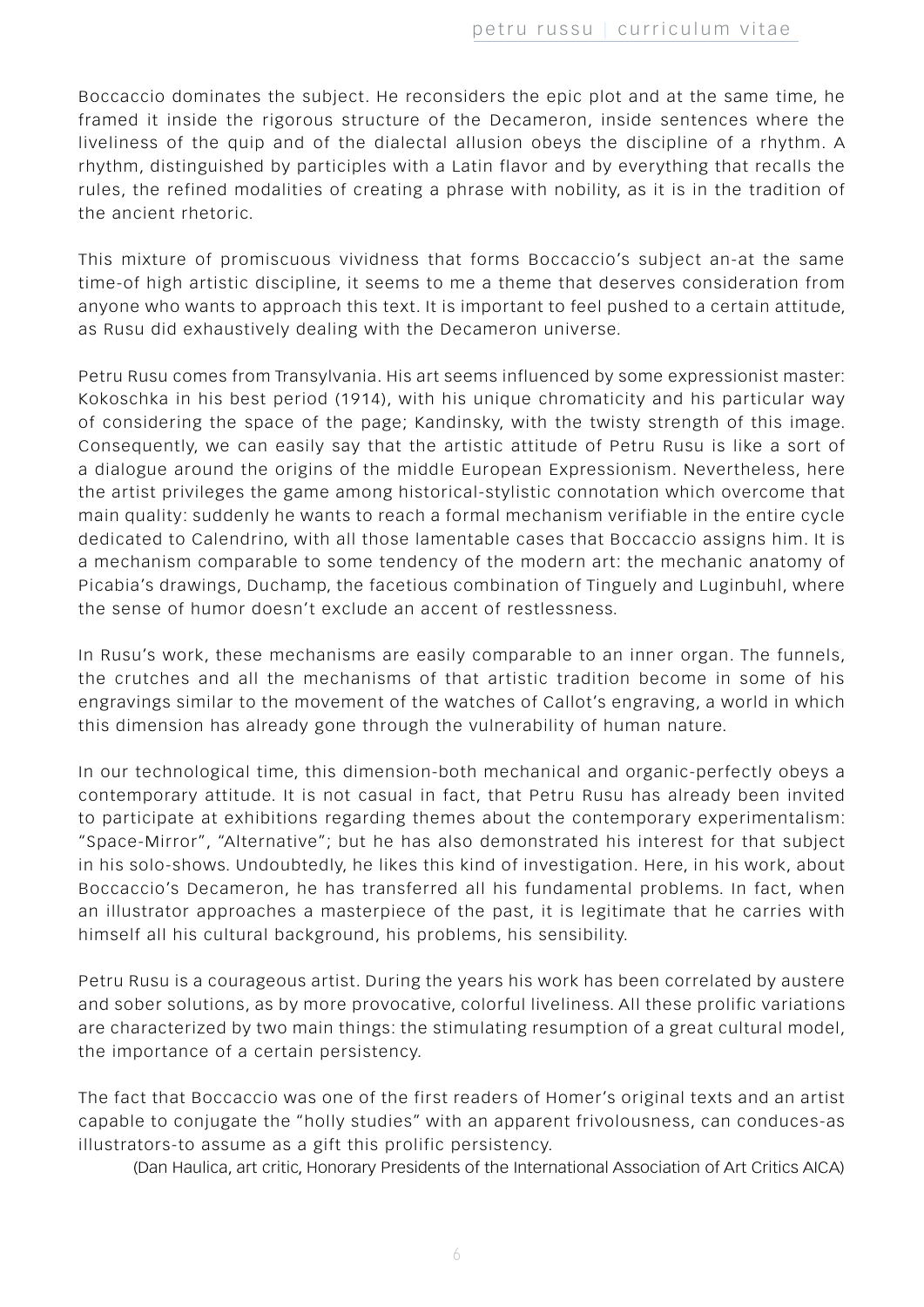CRITICAL ESSAY

#### Boccaccio's Decameron on 100 Etching Interpretations by Petru Russu

by Enrico Crispolti Pd.D, Art Critic, Professor to Art Academy Rom Italy

For what I know now, in Petru Russu's painting the imaginary seems to develop with an accent of visionary expressionism rather dramatic, arousing, excited. This particular artistic attitude tests the reality through the upcoming of a symbolic-oneiric awareness and in a sharpening that could even change into a scream. It is a painting of profound, psychic investigation. A violent confession of anguish. Russu's is crowded by presences, which bring dramatically back the reality to a truth of archetypes, that the artist put in contrast with the leveling of the daily horizon.

In this engraving work, this visionary attitude is more accentuated by a narrative easing. It loosens the dramatic tension. It gains the pleasure of a pure dreaming-about. It becomes lighter, ironic, motioning. The plot moves towards dimensions of pure imagination, as it happens in the exercises of a machine that belongs to the world of fantasy.

The characters come alive in a metamorphic dimension. They cross each other into fantastic spaces. They are free from every logic, apart from the one based on the necessity of their narrative plot. The same narrative plot that Russu's fantasy has developed in a game of possible analogies with the text.

Russu's figurative tales are not descriptive. They are only in connection with the text for a pure, fantastic solicitation that the artist renews time after time. The text is a sort of pretest to stimulate his own taste, his own genius for a narrative plot derived from his pure, fantastic, visionary world, in witch emerges symbolic presences, archetypal and mysterious.

His sheets are precious for their vivid, but softened chromatic that insinuates among the spaces made by a skillful etching mark aware of the expressive qualities of that medium. In front of Russu's engravings, we have the sensation of being in the front of ancient miniatures, singularly "oriental", suddenly animated by tensions enchantments, oneiric but actual starts and plots. Undoubtedly, there is a surrealist component in Russu's figurative world, that gives to the author the freedom to reach a fantastic dimension as space of visionary revelation (here we can't forget the great lesson of the Romanian Brauner, with his peculiar, archetypal surrealism).

Regarding these same Russu's sheets, Dan Haulica spoke about a "double dimension of technological mechanics and organic unity". Actually, the visionary world of Petru Russu seems to allude to both those dimension, as two competing archetypes in the folds of our reality. They seem to be indistinguishable inside his visionary plot, where the explicit components are just the floating presences of surreal symbolic figures. Those dimensions remain at the stage of spheres of allusion. They are references of the mechanical plot of our contemporary world and of the iconic plot that chases us daily. But they are even references of a remote organic root, of an anthropological truth on which are based the motivations of a visionary symbolism, like Russu's one.\*